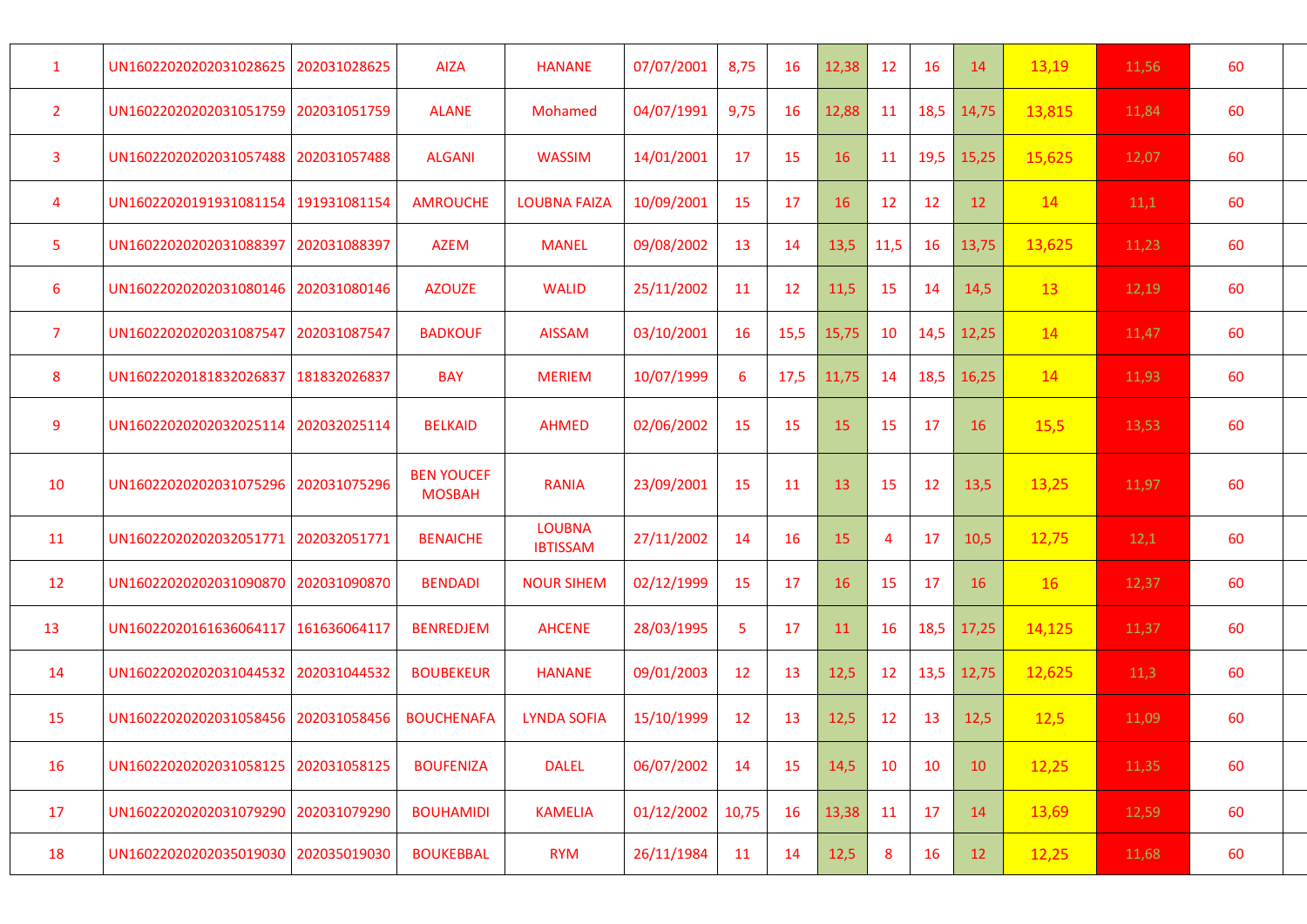| 19 | UN16022020202031079777                | 202031079777 | <b>BOUKERTOUTA</b> | <b>MADJDA LARA</b>   | 07/06/2001 | 6,75  | 17    | 11,88           | $\overline{7}$ | 18,5 | 12,75           | 12,315 | 11,67 | 60 |
|----|---------------------------------------|--------------|--------------------|----------------------|------------|-------|-------|-----------------|----------------|------|-----------------|--------|-------|----|
| 20 | UN16022020202031028608                | 202031028608 | <b>BOUKHATEM</b>   | <b>IBTISSEM</b>      | 27/12/2002 | 13    | 14    | 13,5            | 11             | 17   | 14              | 13,75  | 11,54 | 60 |
| 21 | UN16022020202031083084                | 202031083084 | <b>BOURABIA</b>    | <b>MOUNIRA</b>       | 09/12/2000 | 12,25 | 18    | 15,13           | 9              | 17   | 13              | 14,065 | 11,94 | 60 |
| 22 | UN16022020202031051088                | 202031051088 | <b>BOURAHLA</b>    | <b>RAOUIA</b>        | 13/07/1998 | 10,25 | 13,5  | 11,88           | 12             | 15,5 | 13,75           | 12,815 | 11,65 | 60 |
| 23 | UN16022020191931061715                |              | <b>Boutaba</b>     | Mhamed ben ali       | 09/05/1999 | 10,25 | 10,25 | 10,25           | 17             | 17   | 17              | 13,62  | 11,06 | 60 |
| 24 | UN16022020202031058365                | 202031058365 | <b>BRAHIMI</b>     | <b>FAIZA</b>         | 06/01/2002 | 10    | 13    | 11,5            | 13             | 13,5 | 13,25           | 12,375 | 11,69 | 60 |
| 25 | UN16022020202031079614 202031079614   |              | <b>BRAHMI</b>      | <b>IKRAM</b>         | 30/11/2001 | 16    | 14    | 15              | 13             | 15   | 14              | 14,5   | 11,71 | 60 |
| 26 | UN16022020202032025425                | 202032025425 | <b>CHAOUAOU</b>    | <b>IMAD</b>          | 21/08/2001 | 10    | 12    | 11              | 14             | 12   | 13 <sup>2</sup> | 12     | 11,46 | 60 |
| 27 | UN16022020202031062958                | 202031062958 | <b>CHEKOUAL</b>    | <b>GHYZLENE</b>      | 14/10/2002 | 12    | 12    | 12 <sup>2</sup> | 17             | 13   | 15              | 13,5   | 12,19 | 60 |
| 28 | UN16022020202031061426   202031061426 |              | <b>CHITOUR</b>     | <b>CHAIMA</b>        | 09/09/2002 | 12    | 19    | 15,5            | 11             | 18   | 14,5            | 15     | 11,21 | 60 |
| 29 | UN16022020202031081902                | 202031081902 | <b>DAKOUM</b>      | <b>YAAKOUB</b>       | 12/03/2002 | 14    | 17    | 15,5            | 8              | 17   | 12,5            | 14     | 11,3  | 60 |
| 30 | UN16022020202032024330                | 202032024330 | <b>DIABI</b>       | <b>NOUR EL HOUDA</b> | 11/06/2002 | 11,75 | 16    | 13,88           | 10             | 15   | 12,5            | 13,19  | 12,23 | 60 |
| 31 | UN16022020171732072063   171732072063 |              | <b>DIDAOUI</b>     | <b>YOUSRA</b>        | 29/06/1997 | 9     | 18    | 13,5            | 9              | 18,5 | 13,75           | 13,625 | 12,25 | 60 |
| 32 | UN16022020202035020026                |              | Difi               | <b>Faress</b>        | 12/02/1990 | 11,13 | 11,13 | 11,13           | 13             | 13   | 13              | 12,06  | 11,63 | 60 |
| 33 | UN16022020191934054452                |              | Djaariri           | Fatma                | 30/07/1998 | 11    | 11    | <b>11</b>       | 13             | 13   | 13 <sup>°</sup> | 12     | 11,72 | 60 |
| 34 | UN16022020202031089923                |              | Djamiai            | <b>Merzak</b>        | 10/12/1978 | 12    | 12,5  | 12,25           | 12             | 12,5 | 12,25           | 12,25  | 11,27 | 60 |
| 35 | UN16022020181832028398                | 181832028398 | <b>EL MELALI</b>   | <b>HOURIA</b>        | 27/03/2001 | 18    | 13    | 15,5            | 15             | 15   | 15              | 15,25  | 11,96 | 60 |
| 36 | UN16022020201331064635 201331064635   |              | <b>FERHAT</b>      | Youcef               | 14/09/1987 | 10,5  | 14    | 12,25           | 15             | 16   | 15,5            | 13,875 | 12,46 | 60 |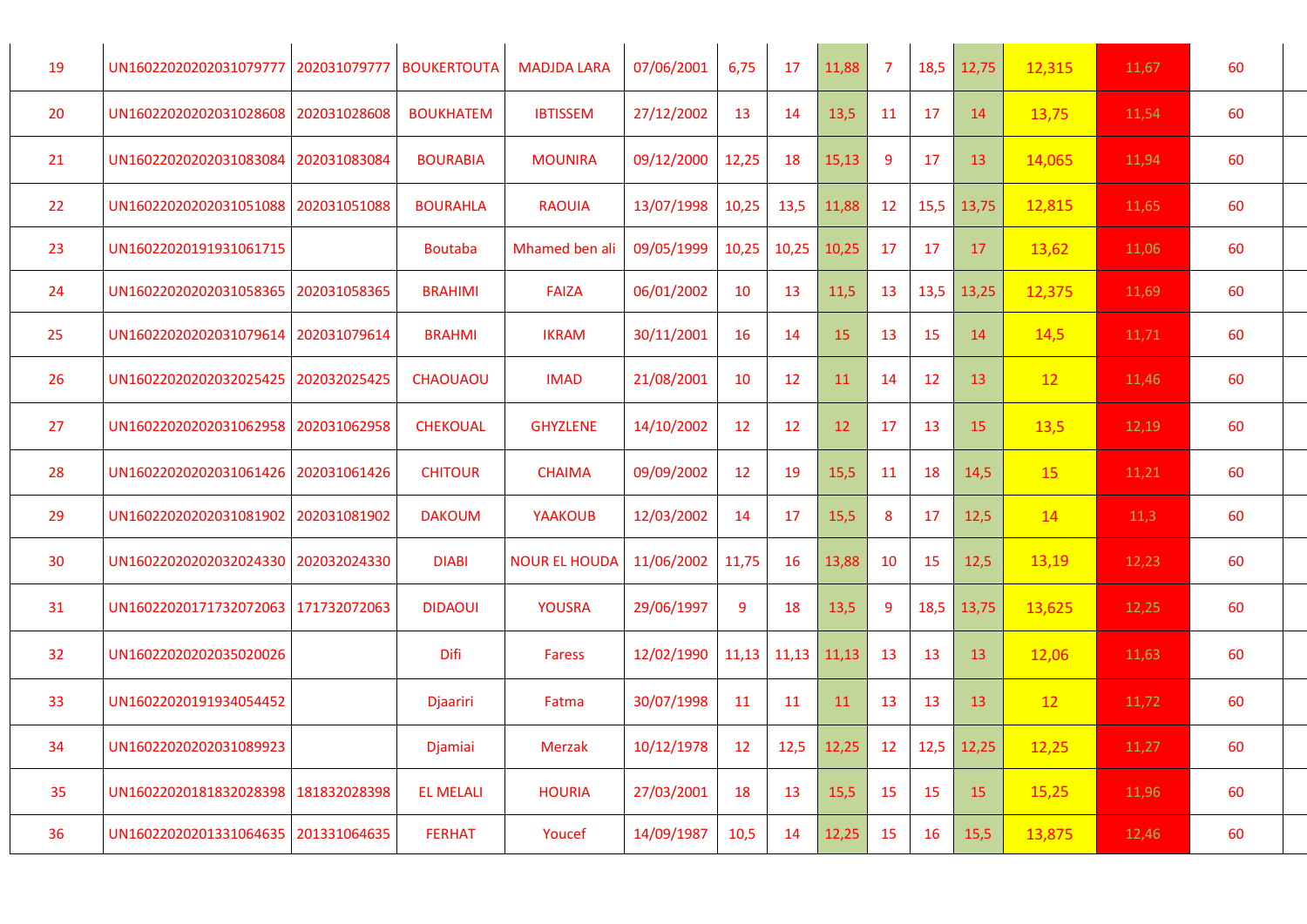| 37 | UN16022020201432074680              | 201432074680 | <b>GACEM</b>                   | Yasmina                          | 15/07/1995 | 17    | 14              | 15,5  | 12        | 12   | 12 <sup>2</sup> | 13,75  | 12,52 | 60 |
|----|-------------------------------------|--------------|--------------------------------|----------------------------------|------------|-------|-----------------|-------|-----------|------|-----------------|--------|-------|----|
| 38 | UN16022020191931050770              | 191931050770 | <b>GRAMELLOUL</b>              | <b>ABDERRAHMENE</b>              | 28/09/2000 | 14,75 | 15              | 14,88 | 10        | 10   | 10              | 12,44  | 11,1  | 60 |
| 39 | UN16022020202031084296              | 202031084296 | <b>GUEHAM</b>                  | <b>RANIA</b>                     | 14/04/2001 | 10    | 12 <sup>2</sup> | 11    | 13        | 13   | 13              | 12     | 11,1  | 60 |
| 40 | UN16022020202031062717              | 202031062717 | <b>HABANI</b>                  | <b>ZAHIA</b>                     | 25/10/2002 | 13    | 11              | 12    | 11        | 14   | 12,5            | 12,25  | 11,63 | 60 |
| 41 | UN1602202020121066988               | 20121066988  | <b>HADDI</b>                   | <b>Mourad</b>                    | 07/05/1985 | 14    | 12 <sup>2</sup> | 13    | 15        | 13   | 14              | 13,5   | 11,44 | 60 |
| 42 | UN16022020202031069699              | 202031069699 | <b>HAIOUANI</b>                | <b>SARA</b>                      | 19/10/1999 | 10    | 10              | 10    | 14        | 14   | 14              | 12     | 11,35 | 60 |
| 43 | UN16022020202031063505              |              | Hamadi                         | Yousra                           | 08/09/1999 | 13,5  | 13,5            | 13,5  | <b>11</b> | 11   | 11              | 12,25  | 12,29 | 60 |
| 44 | UN16022020171732058848              | 171732058848 | <b>HENNI</b><br><b>MANSOUR</b> | <b>ZAKARIA</b>                   | 30/03/1996 | 17    | 17,5            | 17,25 | <b>15</b> | 18,5 | 16,75           | 17     | 13,37 | 60 |
| 45 | UN16022020202031090497              |              | Hocine                         | <b>Belkacem</b>                  | 31/07/1998 | 15    | 15              | 15    | 15        | 15   | 15              | 15     | 11,46 | 60 |
| 46 | UN16022020202031062644              | 202031062644 | <b>KALAI</b>                   | <b>RANIA</b>                     | 19/06/2003 | 10,5  | 17              | 13,75 | 8         | 16   | 12              | 12,875 | 11,14 | 60 |
| 47 | UN16022020202031088184              | 202031088184 | <b>KERIBET</b>                 | <b>LINA</b>                      | 21/01/2001 | 14,5  | 14              | 14,25 | 11        | 16   | 13,5            | 13,875 | 11,38 | 60 |
| 48 | UN16022020202031079699              |              | Kerrouche                      | Cerine                           | 23/05/2000 | 13    | 13              | 13    | 12        | 12   | 12              | 12,5   | 11,28 | 60 |
| 49 | UN16022020202031069062 202031069062 |              | <b>KETFI</b>                   | <b>MOHAMMED</b><br><b>LAMINE</b> | 30/09/1994 | 15,25 | 19              | 17,13 | 6,5       | 17   | 11,75           | 14,44  | 11,4  | 60 |
| 50 | UN16022020161637024377              | 161637024377 | <b>KHERROUS</b>                | <b>OMAR</b>                      | 11/06/1994 | 10,25 | 15              | 12,63 | 9         | 14   | 11,5            | 12,065 | 11,4  | 60 |
| 51 | UN16022020202031057435 202031057435 |              | <b>LACHEMI</b>                 | <b>MOURAD</b>                    | 03/05/2001 | 12,75 | 13              | 12,88 | 11        | 12,5 | 11,75           | 12,315 | 11,03 | 60 |
| 52 | UN16022020202034025968              | 202034025968 | <b>LAGRAA</b>                  | <b>AISSA</b>                     | 25/07/1995 | 11,25 | 11              | 11,13 | 15        | 14   | 14,5            | 12,815 | 12,39 | 60 |
| 53 | UN16022020202031073749              | 202031073749 | <b>LAMOURI</b>                 | <b>MARWA</b>                     | 09/02/2001 | 14    | 15              | 14,5  | 6         | 13,5 | 9,75            | 12,125 | 11,95 | 60 |
| 54 | UN16022020202039010440 202039010440 |              | <b>LAOUER</b>                  | <b>AHMED</b>                     | 01/01/1985 | 16,75 | 19              | 17,88 | 11        | 19   | 15              | 16,44  | 13,08 | 60 |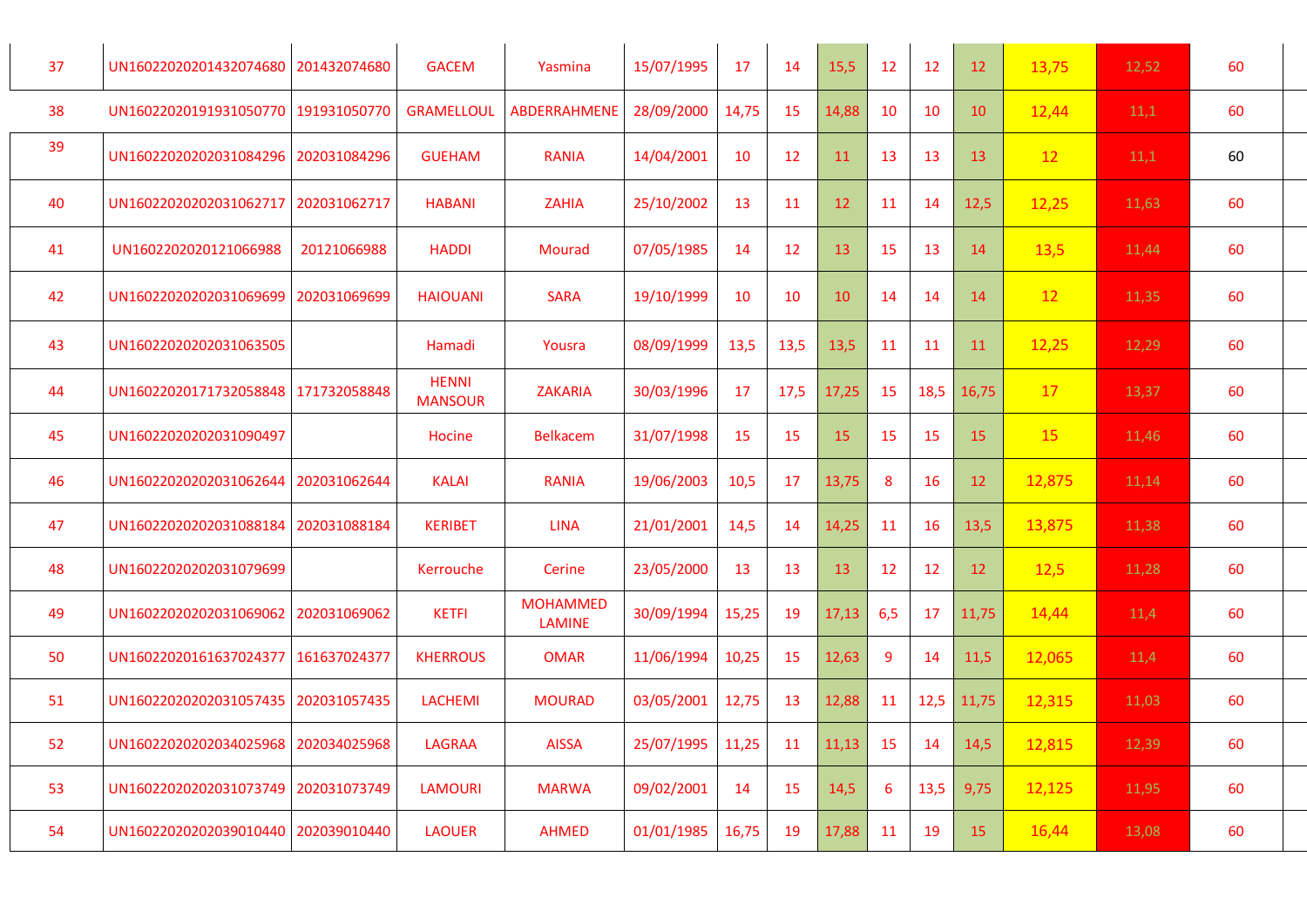| 55 | UN16022020202031038125 202031038125   |              | <b>LOUBNA</b>   | <b>MANSOUR</b>                  | 09/09/2000 | 15          | 15   | 15    | 13             |             | 15,5 14,25   | 14,625 | 11,45 | 60 |
|----|---------------------------------------|--------------|-----------------|---------------------------------|------------|-------------|------|-------|----------------|-------------|--------------|--------|-------|----|
| 56 | UN16022020181831097294   181831097294 |              | <b>MANSOURI</b> | <b>RAKANE</b>                   | 07/02/1998 | 7,25        | 16   | 11,63 | 17             | 17          | 17           | 14,315 | 12,11 | 60 |
| 57 | UN16022020202031075197 202031075197   |              | <b>MEBARKI</b>  | <b>AYA</b>                      | 14/04/2002 | 10,75       | 13   | 11,88 | 11             | 14          | 12,5         | 12,19  | 11,35 | 60 |
| 58 | UN16022020202031076788 202031076788   |              | <b>MEFTAH</b>   | <b>TOUMADHER</b>                | 08/06/2002 | $\mathbf 0$ | 19   | 9,5   | 11             | 18          | 14,5         | 12     | 11,85 | 60 |
| 59 | UN16022020202031064634                |              | Metidji         | Achouak                         | 15/09/2001 | 14          | 14   | 14    | 12             | 12          | 12           | 13     | 11,2  | 60 |
| 60 | UN16022020202031083547   202031083547 |              | <b>MEZAGUER</b> | <b>NIHAL</b>                    | 12/11/2000 | 8           | 17,5 | 12,75 | 13             | 18,5        | 15,75        | 14,25  | 11,46 | 60 |
| 61 | UN16022020202031042535 202031042535   |              | <b>MIMECHE</b>  | <b>BOCHRA</b>                   | 17/02/2000 | 13          | 16   | 14,5  | 15             | 16          | 15,5         | 15     | 11,25 | 60 |
| 62 | UN16022020202031090707   202031090707 |              | <b>MOHAMED</b>  | <b>AMARI</b>                    | 30/06/1998 | 8,5         | 18   | 13,25 | 11             | 18          | 14,5         | 13,875 | 11,03 | 60 |
| 63 | UN16022020191931089605   191931089605 |              | <b>MOUAICI</b>  | <b>DJAMEL EDDINE</b>            | 23/12/2001 | 11          | 14,5 | 12,75 | 16             | 15          | 15,5         | 14,125 | 13,1  | 60 |
| 64 | UN16022020191931076999   191931076999 |              | <b>NEMIRI</b>   | LEILA                           | 26/01/1998 | 8           | 14,5 | 11,25 | 11             | 18,5        | 14,75        | 13     | 11,08 | 60 |
| 65 | UN16022020202032025346 202032025346   |              | <b>OTSMANE</b>  | <b>OUISSAL</b>                  | 30/12/2002 | 14,5        | 17   | 15,75 | 8              | 16          | 12           | 13,875 | 11,67 | 60 |
| 66 | UN16022020202031080141                | 202031080141 | <b>OTSMANE</b>  | <b>WISSAM</b>                   | 27/03/2002 | 18          | 11   | 14,5  | 13             | 13          | 13           | 13,75  | 11,68 | 60 |
| 67 | UN1602202020112049429                 | 20112049429  | <b>RADJAI</b>   | <b>ABDALLAH</b>                 | 20/05/1990 | 17          | 17   | 17    | $\overline{7}$ | 17          | 12           | 14,5   | 11,51 | 60 |
| 68 | UN16022020202032020472                | 202032020472 | <b>RAHMANI</b>  | <b>FERIEL</b>                   | 05/06/2002 | 11          | 15   | 13    | 12             | 18          | 15           | 14     | 11,81 | 60 |
| 69 | UN16022020202034016704                |              | Rezaiguia       | ayat                            | 15/09/2002 | 10,5        | 10,5 | 10,5  |                | $14,5$ 14,5 | 14,5         | 12,5   | 11,2  | 60 |
| 70 | UN16022020181831069770   181831069770 |              | <b>SALHI</b>    | <b>TINEHINANE</b>               | 21/10/1999 | 8,75        | 18   | 13,38 | $\overline{9}$ | 18          | 13,5         | 13,44  | 12,15 | 60 |
| 71 | UN16022020202031059268 202031059268   |              | <b>SENOUSSI</b> | <b>CHAHINEZ</b><br><b>AMIRA</b> | 29/04/2003 | 9,75        | 18,5 | 14,13 | 9              |             | $18,5$ 13,75 | 13,94  | 11,43 | 60 |